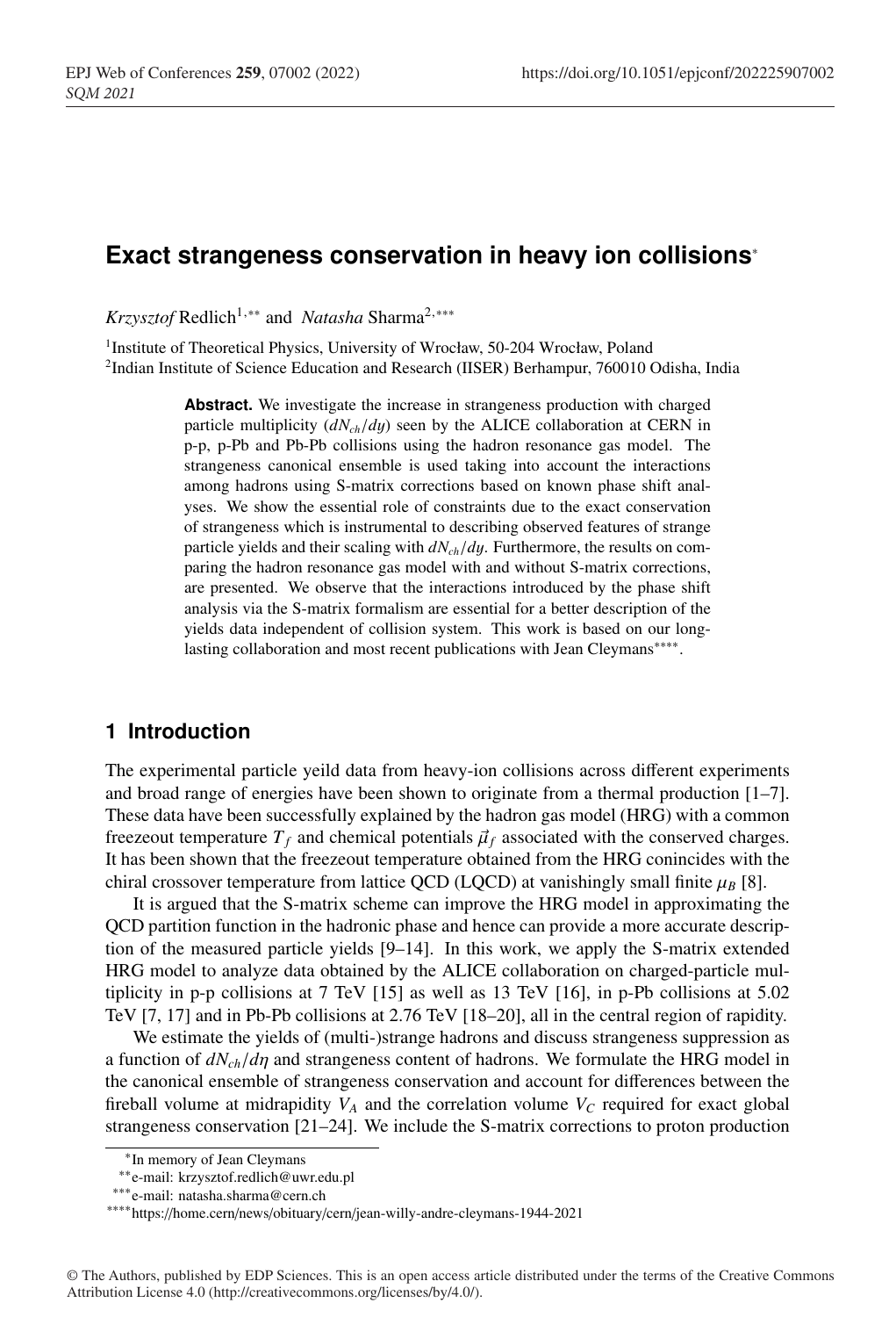by using the empirical phase shifts of π*N* scattering and the contribution of hyperons to proton yield and corrections to the hyperon yields, employing an existing coupled-channel study involving  $\pi \Lambda$ , and  $\pi \Sigma$  interactions in the  $S = -1$  sector [25].

#### **2 Strangeness production and HRG model**

In the framework of HRG model with the grand canonical ensemble, the quantum numbers are conserved on average and are implemented using the corresponding chemical potentials  $\vec{\mu}$ linked to conserved charges  $\vec{Q}$ . At the LHC energies, all chemical potentials  $\vec{\mu}$  are set to zero, i.e. the system is charge neutral. Such a model has been applied to quantify thermalization and particle production in most central heavy-ion collisions at the LHC. At low multiplicity events or low collisions energies, a thermal description requires exact implementation of charge conservation which is usually described in the C-ensemble [21, 22, 26–30].

We focus on the canonical ensemble with exact strangeness conservation (total strangeness  $S = 0$ ) and assume all other quantum numbers are conserved on average in the GC ensemble with  $\vec{\mu} = 0$ . The strangeness canonical partition function can be expressed as a series of Bessel functions [21, 27, 30, 31],

$$
Z_{S=0}^C = \sum_{n,p=-\infty}^{\infty} I_n(S_2) I_p(S_3) I_{-2n-3p}(S_1).
$$
 (1)

The mean multiplicity in the canonical ensemble of particle *k* carrying strangeness *s* in a given experimental acceptance *A*, are obtained as

$$
\langle N_k^s \rangle_A = V_A n_k^s(T) \frac{1}{Z_{S=0}^c} \times \sum_{n,p=-\infty}^{\infty} I_n(S_2) I_p(S_3) I_{-2n-3p-s}(S_1).
$$
 (2)

The particle yields are obtained using the temperature (*T*) and two volume parameters: the volume of the system in the acceptance  $V_A$  and the correlation volume  $V_C$  of global strangeness conservation which appear in the arguments of the Bessel functions. To get the total multiplicity of a given strange particle in the C ensemble resonance decays have to be added. To identify the contribution and dependence of various terms in Eq. (2) on strange particle quantum number *s*, only leading terms can be considered ( $p = n = 0$ ), so

$$
\langle N_k^s \rangle_A \simeq V_A n_k^s(T) \frac{I_s(S_1)}{I_0(S_1)}.
$$
 (3)

The ratio of  $I_s(S_1)/I_0(S_1)$  is the suppression factor which decreases with increasing *s* and with decreasing thermal phase-space occupied by strange particles. These correspond to the strangeness canonical suppression that have been introduced [21] to describe thermal production of multi(strange) hadrons in heavy-ion collisions. In this work, we apply the HRG model with the C-ensemble to quantify the production of (multi-)strange hadrons and their behavior with charged particle multiplicity. We modify the HRG model with a more complete implementation of interactions within the S-matrix formalism.

## **3 S-matrix formalism and HRG**

The various interactions among hadrons modify the density of states (DOS) of a thermal system and hence the thermal abundances of hadron states [9, 10, 32, 33]. In the scattering matrix (S-matrix) formalism, an effective spectral function *B*(*M*) (*M* represents center-ofmass energy of the system) describing the DOS can be computed from the S-matrix [9]. It summarizes the various interactions among the scattering channels. As the energy increases,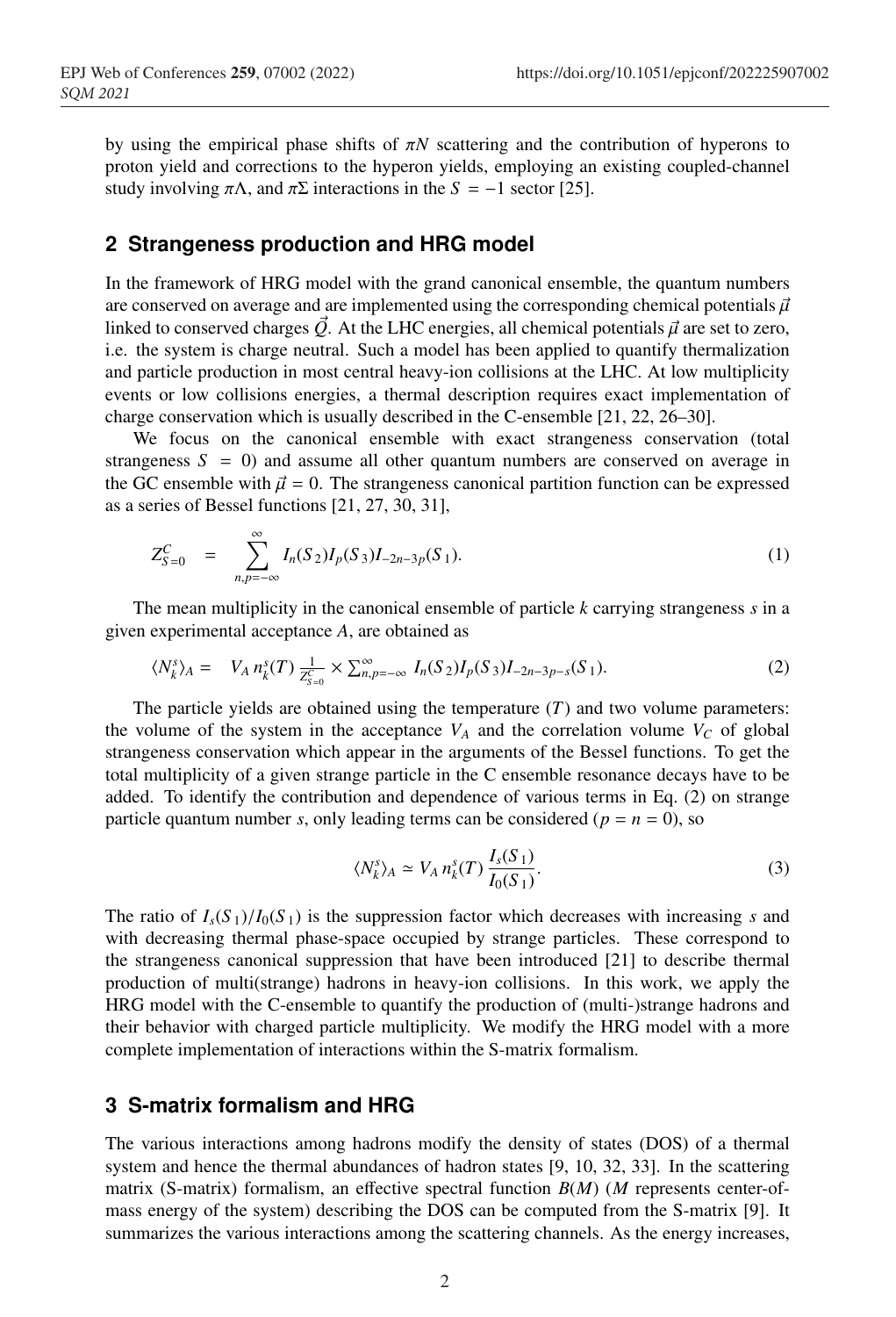new interaction channels open and scattering becomes inelastic. The channel-specific spectral function  $B_a(M)$  describes the energy dependent component of the full  $B(M)$  for a given channel *a*. The channel yield, e.g., from a resonance decaying into multiple final states, can be obtained as

$$
n_a(T) = \int_{m_{th}}^{\infty} \frac{dM}{2\pi} B_a(M) n^{(0)}(T, M), \tag{4}
$$

where  $n^{(0)}$  is the ideal gas formula for the particle density.



Figure 1. Proton to  $\Lambda + \Sigma^0$ -baryons yield ratio is shown as a function of temperature. The predictions from the S-matrix scheme and from the HRG scheme (with and without width) are presented as line, dashed line and dotted line respectively. The blue solid triangle represents the experimental value measured by the ALICE collaboration for the most central Pb-Pb collisions (at 2.76 TeV).

We focus on computing the hadron yields of protons and  $\Lambda + \Sigma^0$ -baryons. Following previous studies for protons, we employ the empirical phase shifts from the GWU/SAID PWA on the  $\pi N$  scattering [34]. In addition to this, we implement a  $\pi \pi N$  background contribution based on the LQCD computation of the baryon charge-susceptibility  $\chi_{BO}$ . For the strange  $(|S| = 1)$  baryon system, we employ an existing coupled-channel model involving  $\bar{K}N$ ,  $\pi\Lambda$ , and  $\pi\Sigma$  interactions. The S-matrix scheme for  $|S| = 1$  hyperons is based on Ref. [35] without any extra tuning.

It is observed that the HRG model overestimates the yields of protons and underestimates the yields of  $\Lambda + \Sigma^0$ -baryons. As a result, the ratio of the yields of protons to  $\Lambda + \Sigma^0$ -baryons is larger than the measured experimental ratio. Figure 1 shows the comparison of ratio of protons to  $\Lambda + \Sigma^0$  yields measured by the ALICE collaboration for the most central Pb-Pb collisions (at 2.76 TeV), with the corresponding predictions from the HRG model and from the S-matrix scheme. It is observed that the result obtained from the measured hadron yields favor the S-matrix prediction and hence illustrates the robustness of this method.

### **4 Comparison of results with ALICE data**

We have used the latest version of THERMUS [36] and extended it to include the S-matrix approach. As a first step, we made a fit for each multiplicity bin of pp collisions at  $\sqrt{s} = 7$ TeV [15] by keeping the number of parameters to a minimum. Two temperature values were chosen:  $T_f = 156.5$  MeV and  $T_f = 160$  MeV based on the results from LQCD [37] and the recent HRG model analysis of ALICE data for central Pb-Pb collisions [4]. The strangeness suppression factor  $\gamma_s$  is fixed to 1 ( $\gamma_s = 1$ ) as motivated by fits in central Pb-Pb collisions,. The chemical potentials due to conservation of baryon number and electric charge are set to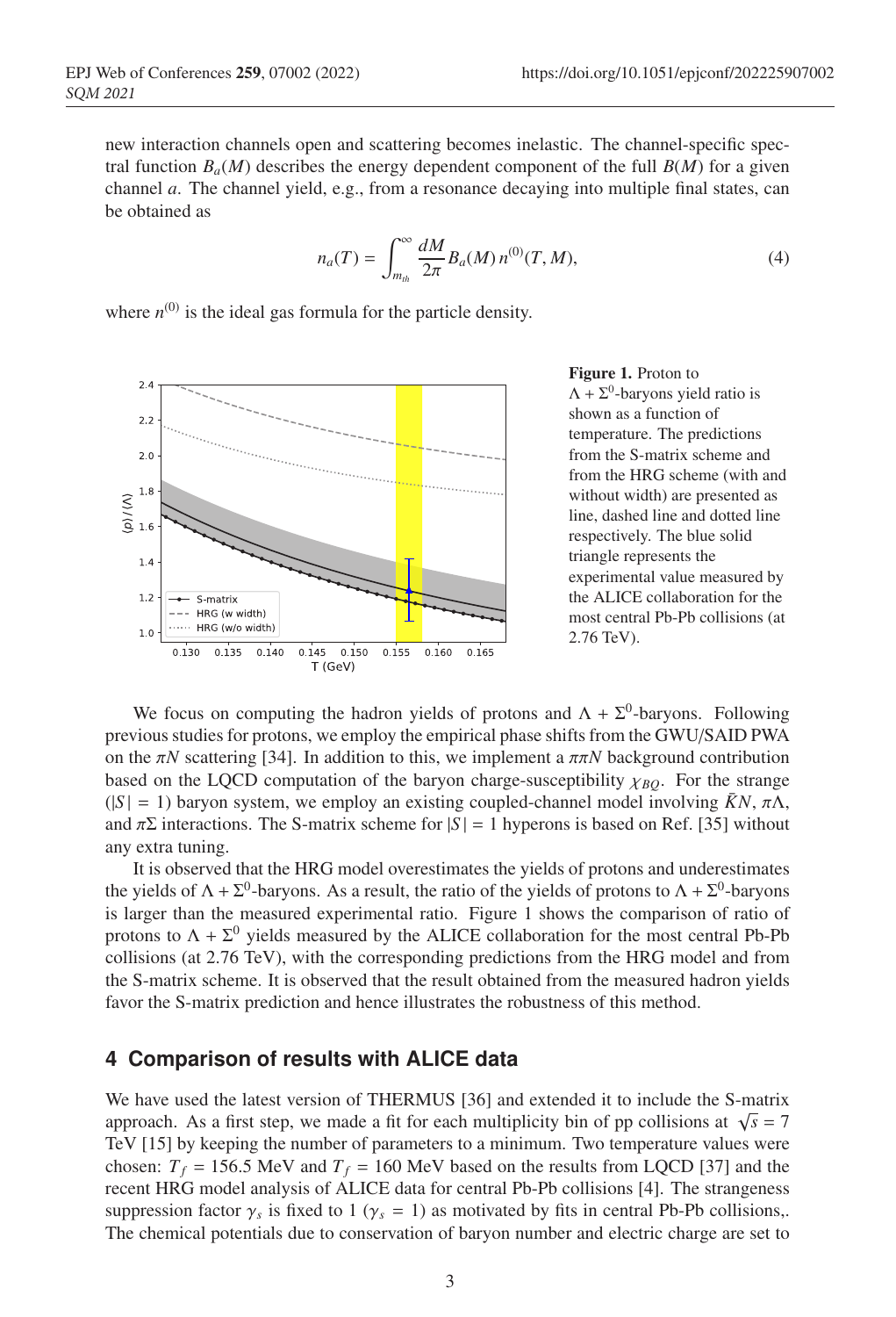zero for LHC energy. Thus, in the SCE only two parameters remained, the volume of the system in the experimental acceptance  $V_A$  and the canonical volume  $V_C$  which quantifies the range of exact strangeness conservation.

Figure 2 (left) shows the hadrons yields calculated using the SCE for different charged particle multiplicities  $dN_{ch}/d\eta$  for a single volume  $V = V_A \simeq V_C$ . For comparison, the experimental results from the ALICE collaboration are also shown as symbols. The SCE model qualitatively explains the hadron yields data even with a single volume parameter. For large  $dN_{ch}/d\eta > 100$  all hadron yields, as well as extracted *V*, depend linearly on charged particle rapidity density. However, for lower *dNch*/*d*η this dependence is clearly non-linear for strange particles due to strangeness canonical suppression which increases with the strangeness content of particles. At the quantitative level, however, as seen in Fig. 2 (left), using a single volume leads to too much suppression at small charged particle multiplicities, particularly for  $S = -2$  and  $S = -3$  baryons. This result is consistent with the previous observation, that a single volume canonical model implies too strong strangeness suppression in low multiplicity events [17].



**Figure 2.** Left: Yields for  $V_A = V_C$ . Right: Yields for  $V_A \neq V_C$ , The two top lines are the fitted volumes  $V_A$  (x5) in fm<sup>3</sup>. The particle yields are indicated together with the multiplicative factor used to separate the yields. The solid blue lines have been calculated for  $T = 156.5$  MeV while the solid red lines have been calculated for  $T = 160$  MeV. The values of the volumes used have been parametrized empirically (see text for more details).

We have also performed the SCE model fit to data with two independent volume parameters as shown in Fig. 2 (right). In general, strangeness conservation relates to the full phase-space whereas particle yields are measured in some acceptance window. Thus, the strangeness canonical volume parameter  $V_C$  can be larger than the fireball volume  $V_A$ , restricted to a given acceptance. The resulting yields exhibit much better agreement with data by decreasing strangeness suppression at lower multiplicities due to larger value of  $V_c$  than *VA*.

The pion yields data are slightly underestimated by the model points while the kaons are overestimated. This has implications for the kaon to pion ratio discussed further below. The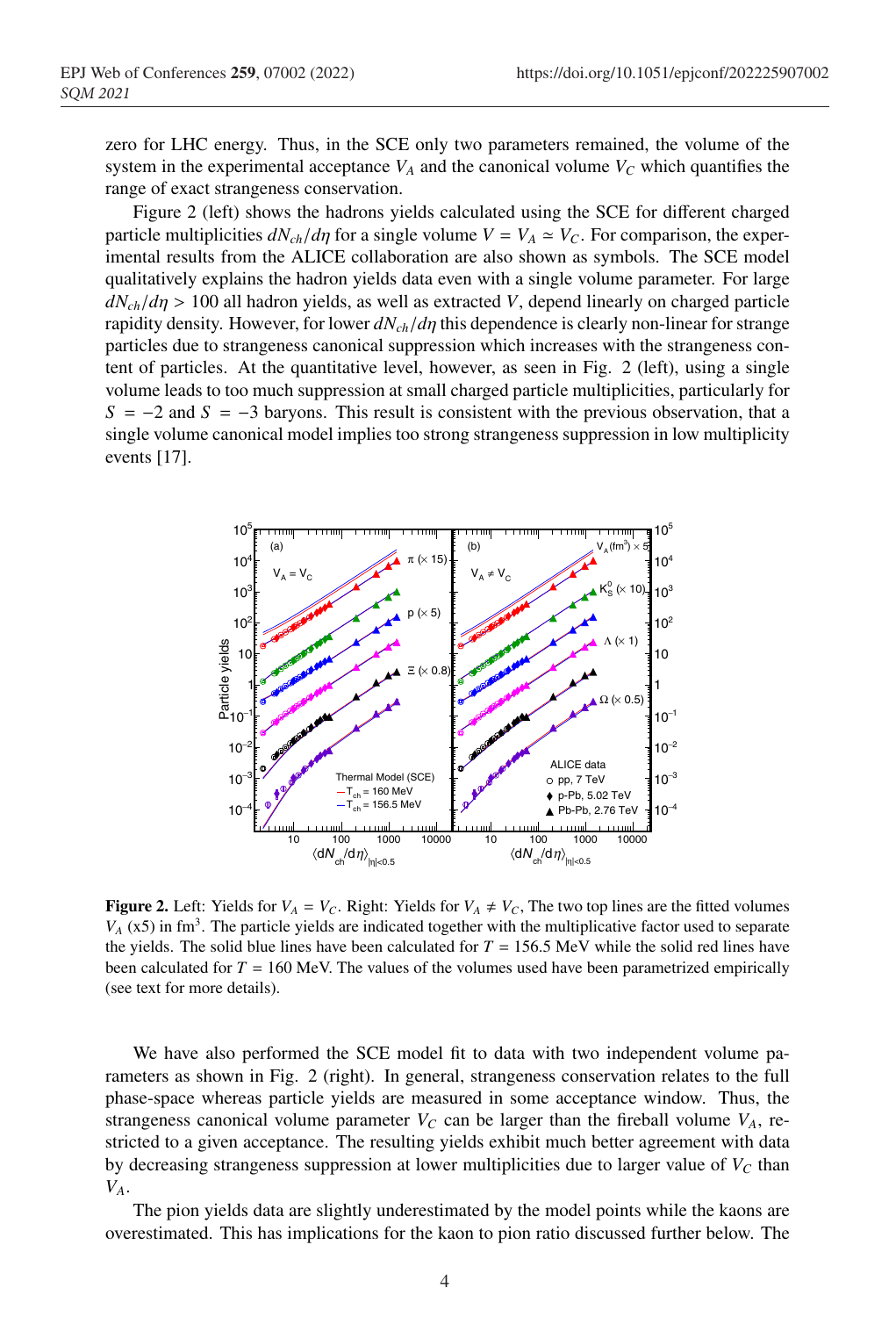

Figure 3. Strange and multi-strange particles to pions yield ratios versus charged particle multiplicity. The symbols show experimental data and the lines represent the SCE model results obtained using  $V_A \neq V_C$ .

strangeness suppression effect and its CSE model description are important to describe the dependence of particle yields on the fireball volume *VA*. The ratio of strange particle and pion yields, is shown in Fig. 3. This ratio has been discussed prominently by the ALICE collaboration [15] where a comparison with other model calculations was presented. The SCE model introduced here compares very favorably to the ones discussed in [15]. The underestimation of the pion yield is responsible for the larger discrepancy in the kaon to pion ratio.



Figure 4. Proton to Lambda ratio as a function of charged particle multiplicity is shown. The lines represent predictions from the HRG model including the S-matrix corrections while the dotted lines represent predictions from the HRG model without S-matrix corrections at temperature  $T = 160$  MeV and 156.5 MeV. The solid symbols represent the experimental data measured by the ALICE collaboration[7, 15–20].

The importance of the S-matrix description of proton and hyperon yields can be seen with data from the central Pb-Pb collisions by comparing measured *p*/Λ ratio with the Smatrix results as shown in Fig. 4. The lines represent predictions from the HRG model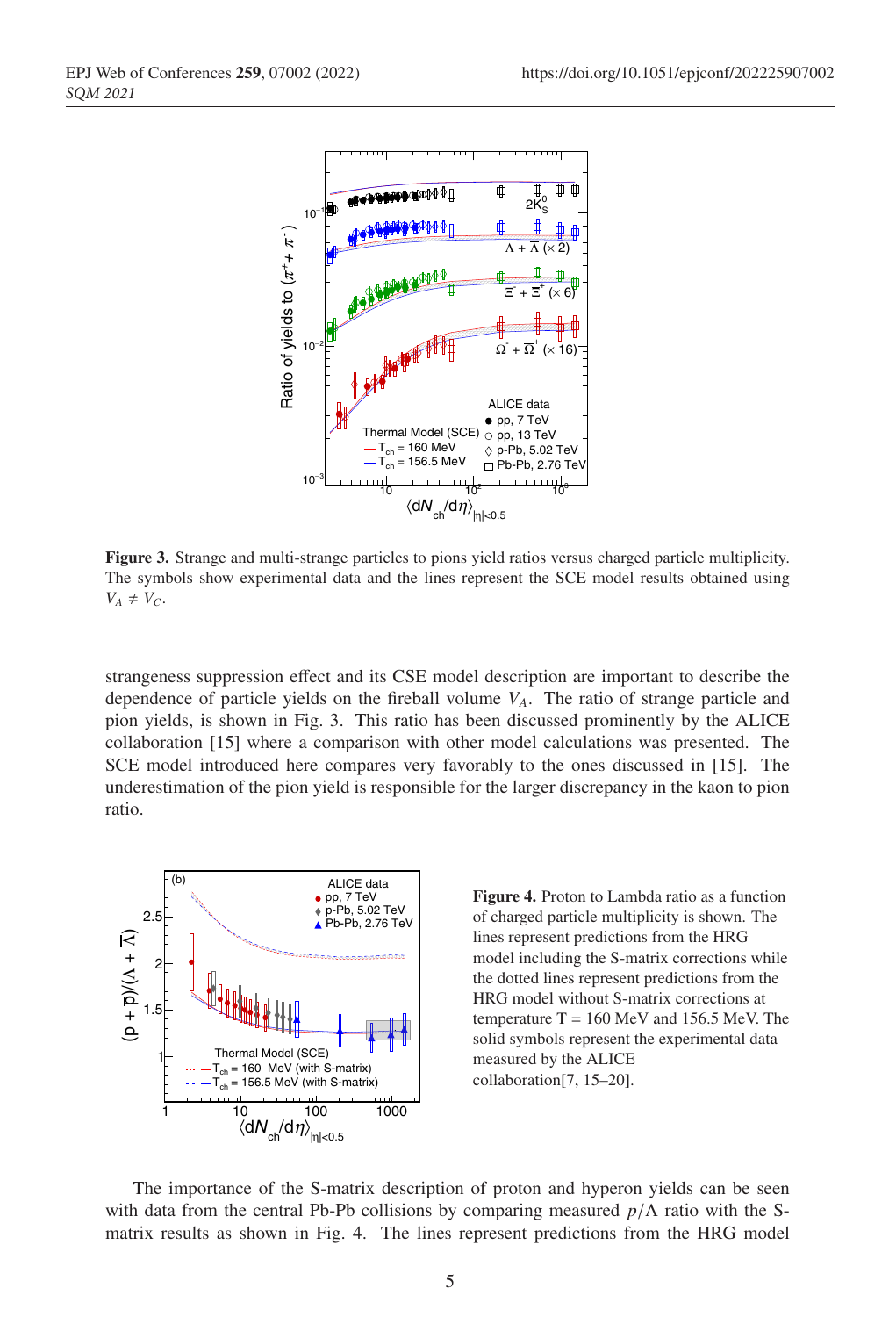including the S-matrix corrections while the dotted lines represent predictions from the HRG model without S-matrix corrections at temperature  $T = 160$  MeV and 156.5 MeV. The shaded region (in gray) shows the theoretical predictions spanned by different stages of the S-matrix improvement: from including only elastic scatterings of ground state hadrons (upper limit) to the full list of interactions (lower limit). The solid symbols represent the experimental data measured by the ALICE collaboration[7, 15–20]. The ratio is very sensitive to the Smatrix corrections which amount to a reduction of proton yield by a factor of 0.75 and a 1.24 enhancement of the  $\Lambda$  yield. The thermal model without S-matrix corrections exhibits large deviations from the *p*/Λ ratio data. We also found that the ratios of strange and multi-strange particles from SCE model describe the ALICE data very accurately.

### **5 Summary**

We have studied the effect of global strangeness quantum number conservation on strangeness production in heavy-ion and elementary collisions in a given acceptance region using the hadron resonance gas (HRG) model in the canonical ensemble. The HRG model is extended with the S-matrix corrections to the yields of protons and hyperons. The S-matrix calculation is based on the empirical phase shifts of  $\pi N$  scattering, an estimate of the  $\pi \pi N$  background constrained by Lattice QCD results of baryon-charge susceptibility, and an existing coupledchannel model describing the  $|S| = 1$  strange baryons.

It is demonstrated that an accurate description of the widths of resonances and the nonresonant interactions in a thermal model leads to a reduction of the proton yield relative to the HRG baseline (by  $\approx 25\%$ ). Including the protons from strong decays of  $|S| = 1$  hyperons, which constitute  $\approx 6\%$  of the total yields, does not alter this conclusion. Such a reduction is also crucial for resolving the proton anomaly in the LHC data. For the hyperons, the Smatrix scheme predicts an increase in the  $\Lambda + \Sigma^0$  yields relative to the HRG baseline by  $\approx$  23%. This is consistent with the data from the ALICE collaboration. Furthermore, the S-matrix prediction on the ratio of yields of proton to  $\Lambda + \Sigma^0$  is in good agreement with the measured values by the ALICE collaboration in Pb-Pb collisions in the events with the largest multiplicities (*dNch*/*d*η). The evolution of (multi-)strange baryons to Λ yields with *dNch*/*d*η calculated in the present thermal model in the C-ensemble follows the measured values within two standard deviations.

A good description was obtained for the variation of the strangeness content in the final state as a function of the number of charged hadrons at mid-rapidity with the same freezeout temperature  $T_f \sim 156.5$  MeV. This further supports the idea that at LHC energies (independent of colliding system), the freezeout temperature coincides with the chiral crossover as calculated in LQCD. An exact conservation of strangeness is to be imposed in the full phase-space rather than in the experimental acceptance at mid-rapidity. Consequently, the correlation volume parameter where strangeness is exactly conserved was found to be larger than the fireball volume at mid-rapidity.

The S-matrix formulation discussed here accurately describes the measured hadron yields and supports the interpretation of the LQCD results. It will be useful to employ this in analyzing the multi-strange baryon sectors and the light mesons.

### **6 Acknowledgments**

K.R. acknowledges partial support by the Polish National Science Center (NCN) under OPUS Grant No. 2018/31/B/ST2/01663, and by the Polish Ministry of Science. N.S. acknowledges the support of SERB Research Scientist research grant (D.O. No. SB/SRS/2020-21/48/PS)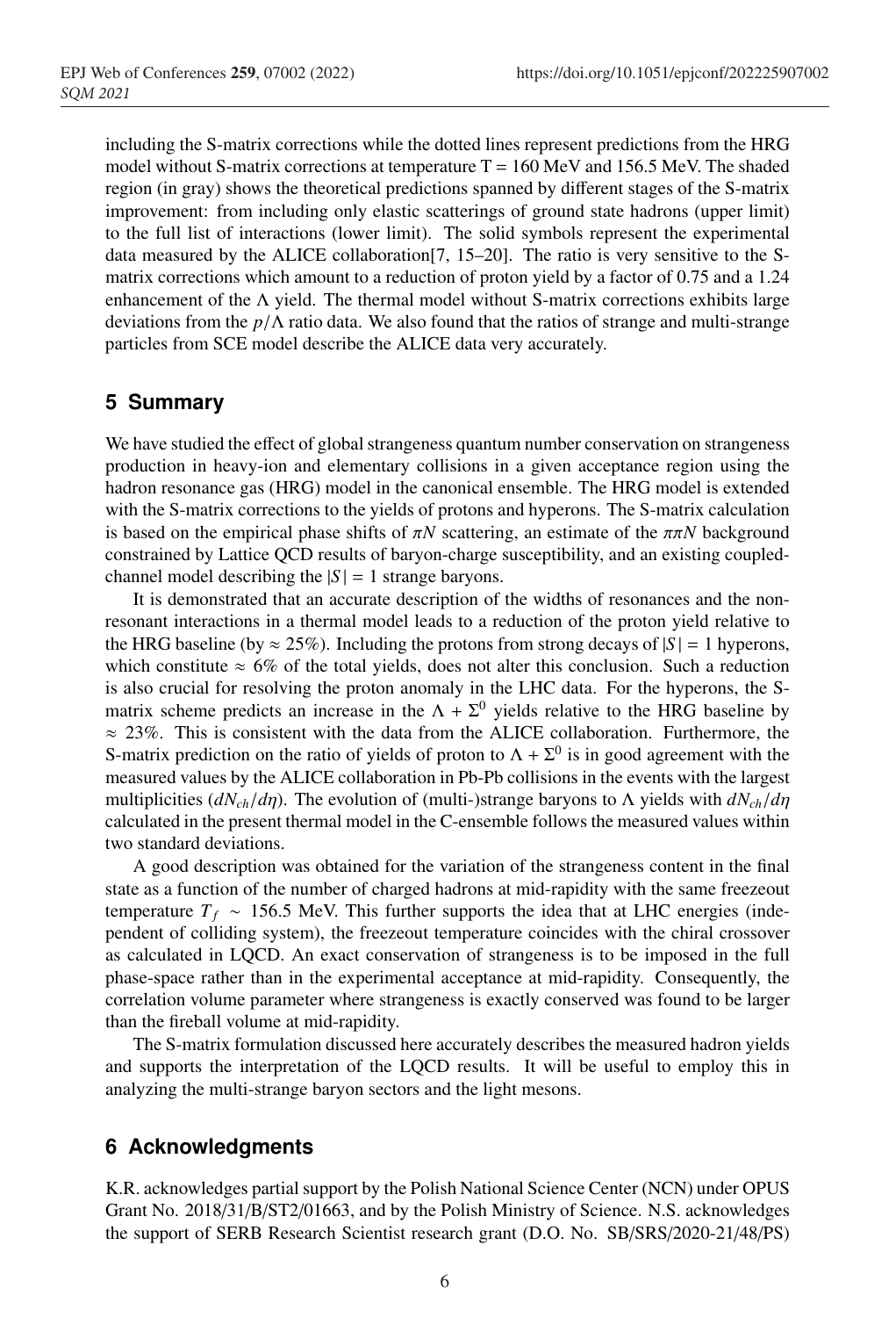of the Department of Science and Technology, Government of India. We also acknowledge fruitful collaboration with Pok Man Lo.

#### **References**

- [1] A. Andronic, P. Braun-Munzinger, K. Redlich, J. Stachel, Nature 561, 321 (2018), 1710.09425
- [2] A. Andronic, Int. J. Mod. Phys. A 29, 1430047 (2014), 1407.5003
- [3] F. Becattini, P. Castorina, A. Milov, H. Satz, Eur. Phys. J. C66, 377 (2010), 0911.3026
- [4] A. Andronic, P. Braun-Munzinger, B. Friman, P.M. Lo, K. Redlich, J. Stachel, Phys. Lett. B 792, 304 (2019), 1808.03102
- [5] S. Chatterjee, S. Das, L. Kumar, D. Mishra, B. Mohanty, R. Sahoo, N. Sharma, Adv. High Energy Phys. 2015, 349013 (2015)
- [6] S. Das, D. Mishra, S. Chatterjee, B. Mohanty, Phys. Rev. C 95, 014912 (2017), 1605.07748
- [7] B.B. Abelev et al. (ALICE), Phys. Lett. B 728, 25 (2014), 1307.6796
- [8] A. Bazavov et al., Phys. Rev. D 95, 054504 (2017), 1701.04325
- [9] R. Dashen, S.K. Ma, H.J. Bernstein, Phys. Rev. 187, 345 (1969)
- [10] R. Venugopalan, M. Prakash, Nucl. Phys. A **546**, 718 (1992)
- [11] W. Weinhold, B. Friman, W. Norenberg, Phys. Lett. B 433, 236 (1998), nucl-th/9710014
- [12] P.M. Lo, B. Friman, K. Redlich, C. Sasaki, Phys. Lett. B 778, 454 (2018), 1710.02711
- [13] A. Dash, S. Samanta, B. Mohanty, Phys. Rev. C 99, 044919 (2019), 1806.02117
- [14] A. Dash, S. Samanta, B. Mohanty, Phys. Rev. C97, 055208 (2018), 1802.04998
- [15] J. Adam et al. (ALICE), Nature Phys. 13, 535 (2017), 1606.07424
- [16] S. Acharya et al. (ALICE), Eur. Phys. J. C 80, 167 (2020), 1908.01861
- [17] J. Adam et al. (ALICE), Phys. Lett. B 758, 389 (2016), 1512.07227
- [18] B. Abelev et al. (ALICE), Phys. Rev. C 88, 044910 (2013), 1303.0737
- [19] B.B. Abelev et al. (ALICE), Phys. Rev. Lett. 111, 222301 (2013), 1307.5530
- [20] B.B. Abelev et al. (ALICE), Phys. Lett. B 728, 216 (2014), [Erratum: Phys.Lett.B 734, 409–410 (2014)], 1307.5543
- [21] S. Hamieh, K. Redlich, A. Tounsi, Phys. Lett. B 486, 61 (2000), hep-ph/0006024
- [22] R. Hagedorn, K. Redlich, Z. Phys. C 27, 541 (1985)
- [23] H. Satz, Acta Phys. Polon. Supp. **10**, 711 (2017)
- [24] P. Castorina, H. Satz, Int. J. Mod. Phys. E 23, 1450019 (2014), 1310.6932
- [25] J. Cleymans, P.M. Lo, K. Redlich, N. Sharma, Phys. Rev. C 103, 014904 (2021), 2009.04844
- [26] R. Hagedorn (1971)
- [27] J. Cleymans, K. Redlich, E. Suhonen, Z. Phys. C51, 137 (1991)
- [28] J. Cleymans, H. Oeschler, K. Redlich, Phys. Rev. C 59, 1663 (1999), nucl-th/9809027
- [29] C. Ko, V. Koch, Z.W. Lin, K. Redlich, M.A. Stephanov, X.N. Wang, Phys. Rev. Lett. 86, 5438 (2001), nucl-th/0010004
- [30] P. Braun-Munzinger, K. Redlich, J. Stachel, *Particle production in heavy ion collisions*, Quark–Gluon Plasma (World Scientific, 2003), nucl-th/0304013
- [31] P. Braun-Munzinger, J. Cleymans, H. Oeschler, K. Redlich, Nucl. Phys. A 697, 902 (2002), hep-ph/0106066